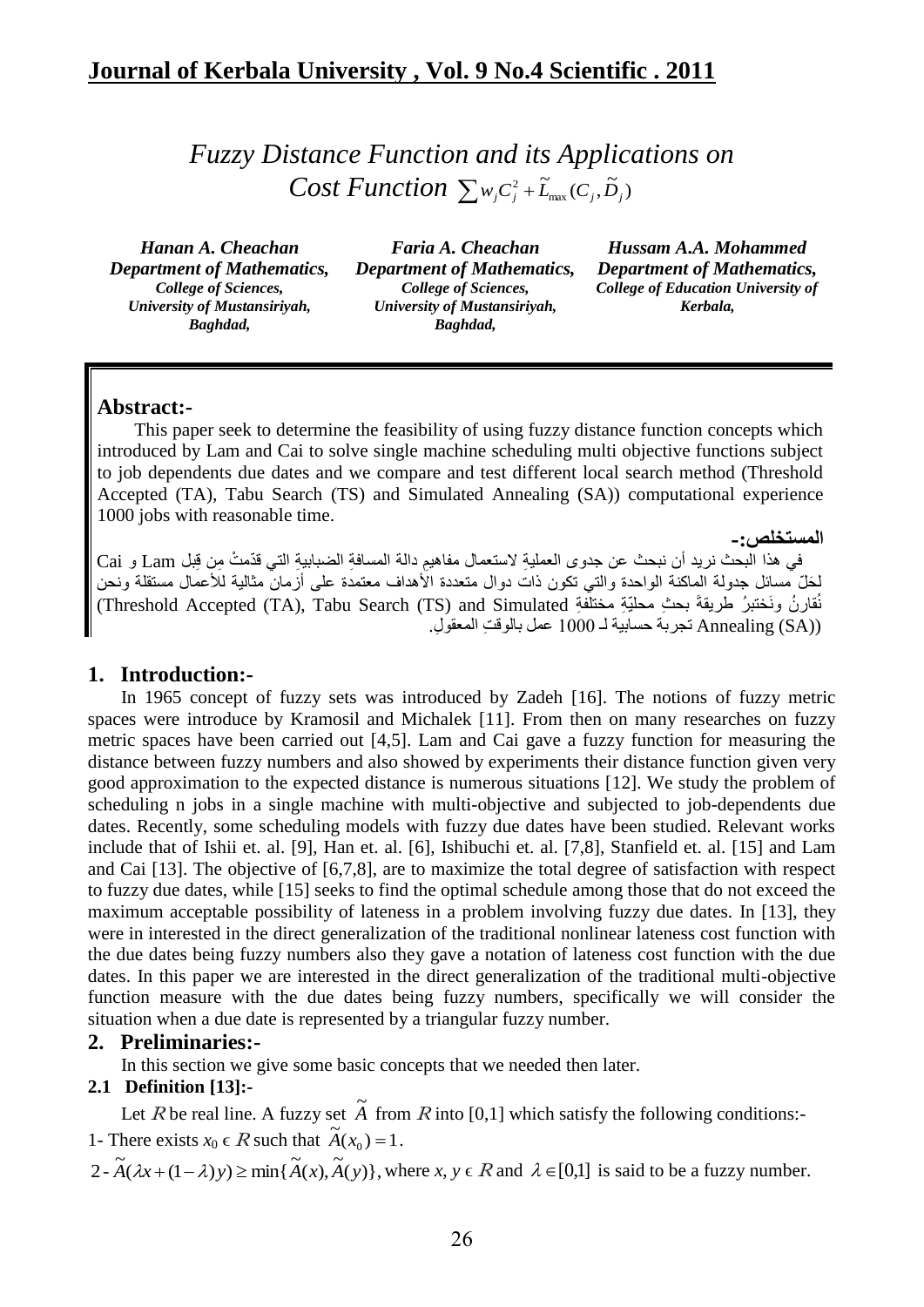## **2.2 Note [13]:-**

- 1- The support of a fuzzy number  $\tilde{A}$  is the set of points *x* in R such that  $\tilde{A}(x) > 0$ , we assume support of fuzzy number  $\tilde{A}$  as a closed bounded subset [a,b] of *R*.
- 2- an  $\alpha$  -cut of a fuzzy number  $\widetilde{A}$  is the set of points *x* in R such that  $\widetilde{A}(x) \ge \alpha$ , we assume on  $\alpha$ cut of a fuzzy number  $\tilde{A}$  as a closed interval  $\overline{a}$   $\overline{a}$ .
- 3- The fuzzy number  $\tilde{A}$  is defined, in general, as follows:

$$
\tilde{A}(x) = \begin{cases}\n0 & \text{for } & x < a \\
f_{\tilde{A}}(x) & \text{for } & a \leq x < c \\
1 & \text{for } & c \leq x \leq d \\
g_{\tilde{A}}(x) & \text{for } & d < x \leq b \\
0 & \text{for } & b < x\n\end{cases}
$$

Where  $f_{\tilde{A}}$  *and*  $g_{\tilde{A}}$  are respectively, non-decreasing, and non-increasing functions.

4- The distance between fuzzy numbers is defined as follows:  $\tilde{J}(\tilde{\lambda} \tilde{B}) = \tilde{J}(\tilde{\lambda} \tilde{B}) + \tilde{J}(\tilde{\lambda} \tilde{B})$ 

$$
\tilde{d}(\tilde{A}, \tilde{B}) = \tilde{d}_{\tau}(\tilde{A}, \tilde{B}) + \tilde{d}_{\varepsilon}(\tilde{A}, \tilde{B})
$$
\n
$$
\tilde{d}\tau(\tilde{A}, \tilde{B}) = \frac{1}{2} \int_{0}^{1} \{ (\underline{a}_{\alpha} - \underline{b}_{\alpha})^{+} + (\overline{a}_{\alpha} - \overline{b}_{\alpha})^{+} \} d\alpha,
$$
\n
$$
(x)^{+} = \begin{cases} x & \text{if } x < 0 \\ 0 & \text{if } x < 0 \end{cases}
$$
\n
$$
\tilde{d}_{\varepsilon}(\tilde{A}, \tilde{B}) = \frac{1}{2} \int_{0}^{1} \{ (\underline{a}_{\alpha} - \overline{b}_{\alpha})^{-} + (\overline{a}_{\alpha} - \overline{b}_{\alpha})^{-} \} d\alpha,
$$
\n
$$
(x)^{-} = \begin{cases} 0 & \text{if } x \ge 0 \\ x & \text{if } x < 0 \end{cases}
$$

and  $[a_{\alpha}, \overline{a}_{\alpha}]$ ,  $[[\underline{b}_{\alpha}, \overline{b}_{\alpha}]$  are respectively, the  $\alpha$ -cuts of  $\widetilde{A}$  *and*  $\widetilde{B}$ .

### **3. Problem Formulation:-**

Suppose that there are *n* independent jobs to be processed on a single machine. Job *j*,  $j = 1, ...,$ *n* requires  $p_j$  and  $w_j$  units of processing time and weight respectively. Each job is assigned with a fuzzy due date  $\tilde{D}_j$ , which is a triangular fuzzy number (TFN). The machine can process at most job at a time, and the problem is to determine a sequence  $\lambda$  to process the jobs so that  $\sum w_{(\sigma_i)} C_{(\sigma_i)} + L_{\text{max}}$ 1  $(\sigma_i)^\vee(\sigma_i)$  $w_{(\sigma)}C_{(\sigma)} + \widetilde{L}$ *n*  $\sum_{j=1}$   $w_{(\sigma_j)} C_{(\sigma_j)} + \widetilde{L}_{\text{max}}$ .

Specifically, we address the case where  $\tilde{D}_j$  is a TFN which is defined in terms of three numbers  $[d_i^l, d_i^c, d_i^u]$ *j c j*  $d_j^l, d_j^c, d_j^u$ ] as follows:

$$
\widetilde{D}_j(x) = \begin{cases}\n0 & \text{if } x < d_j^l \\
\frac{(x - d_j^l)}{(d_j^c - d_j^l)} & \text{if } d_j^l \leq x < d_j^c \\
\frac{(d_j^u - x)}{(d_j^u - d_j^c)} & \text{if } d_j^c \leq x < d_j^u \\
0 & \text{if } d_j^u \leq x\n\end{cases}
$$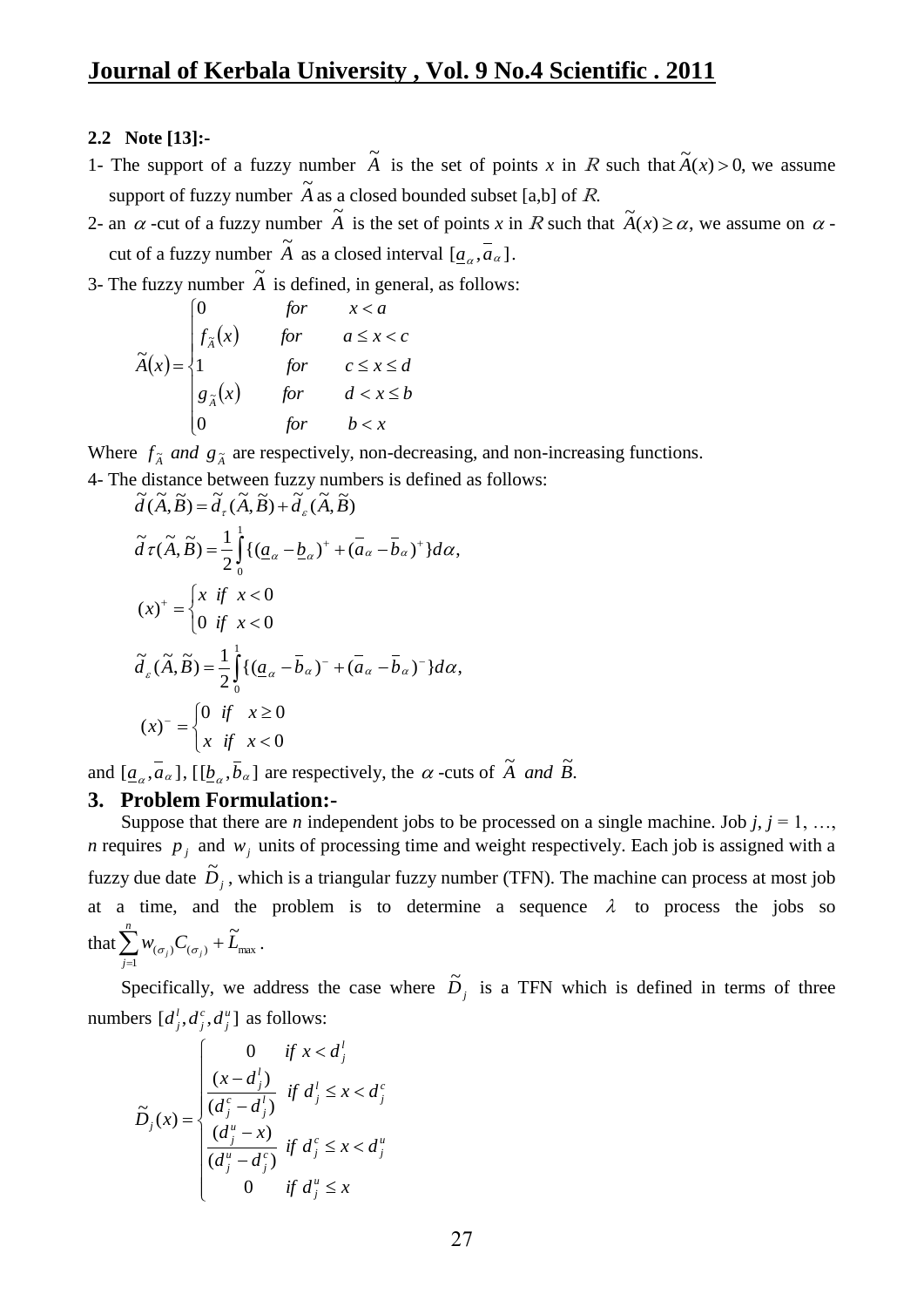The possible range of the fuzzy due date is  $[d_j^l, d_j^u]$ ,  $d_i^l, d_j^u$ , when the maximum value occurs at the point  $d_j^c$ . Accordingly, the range  $[d_j^l, d_j^u]$ ,  $d_j^i$ ,  $d_j^i$ , and the point  $d_j^c$  are called the support and the core of  $\tilde{D}_j$ , respectively.

Assuming the due date is a crispy number  $d_i$  for the time being then the cost function we are interested to study has the following form  $\sum w_j C_j^2 + L_{\text{max}}$ 2 1  $w_j C_j^2 + \widetilde{L}_j$ *n*  $\sum_{j=1}^{n}$ *w*<sub>*j*</sub> $C_j^2$  +

Where  $C_j$  and  $w_j$  are respectively the completion time and weights of job *j*,  $j = 1, ..., n$ .

If the due date is a fuzzy number, then  $\tilde{L}_{\text{max}}$  $\widetilde{L}_{\text{max}}$  is a fuzzy function and our problem become  $\widetilde{L}_{\max}$   $(C_{\overline{i}}, \widetilde{D}_{\overline{i}})$  $\sum w_j C_j^2 + \widetilde{L}_{\text{max}}(C_j, \widetilde{D}_j)$  using the traditional notion, we denote the problem formulated in this sections as  $1|\tilde{D}_j = TFN| \sum_{j} w_j C_j^2 + \tilde{L}_{\text{max}}(C_j, \tilde{D}_j)$ .

#### **4. Model Development:-**

In this section, we give the formal of cost function  $\sum_{i} w_i C_i^2 + \widetilde{L}_{\text{max}}(C_i, \widetilde{D}_i)$  $\sum w_j C_j^2 + \widetilde{L}_{\text{max}}(C_j, \widetilde{D}_j)$  which is depended in work. We start to give formal for  $\tilde{L}(C_j, \tilde{D}_j)$ . In [13] gave the notation of use fuzzy distance in  $\tilde{L}(C_j, \tilde{D}_j)$  without details here we give some details of derive  $\tilde{L}(C_j, \tilde{D}_j)$  and find the final formula of  $\tilde{L}(C_j, \tilde{D}_j)$  which is needed later. By replacing fuzzy distance  $\tilde{d}$  by  $\tilde{L}$ ,  $\tilde{A}$  with  $C_j$ , the crisp completion time of job *j* and  $\tilde{B}$  *with*  $\tilde{D}_j$  fuzzy due date of the job *j*, the lateness of the job can be evaluated using the following lateness function:  $\widetilde{L}(C_j, \widetilde{D}_j) = \widetilde{d}_{\tau}(C_j, \widetilde{D}_j) + \widetilde{d}_{\epsilon}(C_j, \widetilde{D}_j)$ 

$$
g_j(D_j) = a_r(C_j, D_j) + a_s(C_j, D_j)
$$
  
=  $\frac{1}{2} \int_0^1 \{ (C_j - d_{j\alpha})^+ + (C_j - d_{j\alpha})^+ \} d\alpha + \frac{1}{2} \int_0^1 \{ (C_j - d_{j\alpha})^- + (C_j - d_{j\alpha})^- \} d\alpha$ 

Where  $[\underline{d}_{j\alpha}, \overline{d}_{j\alpha}]$  is the  $\alpha$ -cut of  $\widetilde{D}_{j\alpha}$ 

Hence:

$$
\widetilde{L}(C_j, \widetilde{D}_j) = \frac{1}{2} \int_0^1 \{ (C_j - [(d_j^c - d_j^l)\alpha + d_j^l])^+ + (C_j - [-(d_j^u - d_j^c)\alpha + d_j^u])^+ \} d\alpha +
$$
  

$$
\frac{1}{2} \int_0^1 \{ (C_j - [(d_j^c - d_j^l)\alpha + d_j^l])^- + (C_j - [-(d_j^u - d_j^c)\alpha + d_j^u])^- \} d\alpha
$$

We must discuss the following four cases:- 1- If  $C_j < d_j^l$  the  $c_j - [(d_j^c - d_j^l)\alpha + d_j^l] < 0$ *j l j*  $c_j - [(d_j^c - d_j^l)\alpha + d_j^l] < 0$  and  $C_j - [-(d_j^u - d_j^c)\alpha + d_j^u] < 0$ *j c*  $C_j - [-(d_j^u - d_j^c)\alpha + d_j^c]$ In this case:

$$
\tilde{L}(C_j, \tilde{D}_j) = \frac{1}{2} \int_0^1 \{ (C_j - [(d_j^c - d_j^l)\alpha + d_j^l]) + (C_j - (-(d_j^u - d_j^c)\alpha + d_j^u) \} d\alpha
$$
\n
$$
= \frac{1}{2} [2C_j - d_j^c - \frac{1}{2}d_j^l - \frac{1}{2}d_j^u]
$$
\n
$$
= C_j - [\frac{1}{2}d_j^c + \frac{1}{4}d_j^l + \frac{1}{4}d_j^u]
$$

Thus  $\tilde{L}(C_i, D_i) = C_i - \frac{1}{2} [2d_i^c + d_i^l + d_i^u]$ 4  $\widetilde{L}(C_i, \widetilde{D}_i) = C_i - \frac{1}{2} [2d_i^c + d_i^l + d_i^u]$ *j l j*  $\widetilde{L}(C_j, \widetilde{D}_j) = C_j - \frac{1}{4} [2d_j^c + d_j^l + d_j^l]$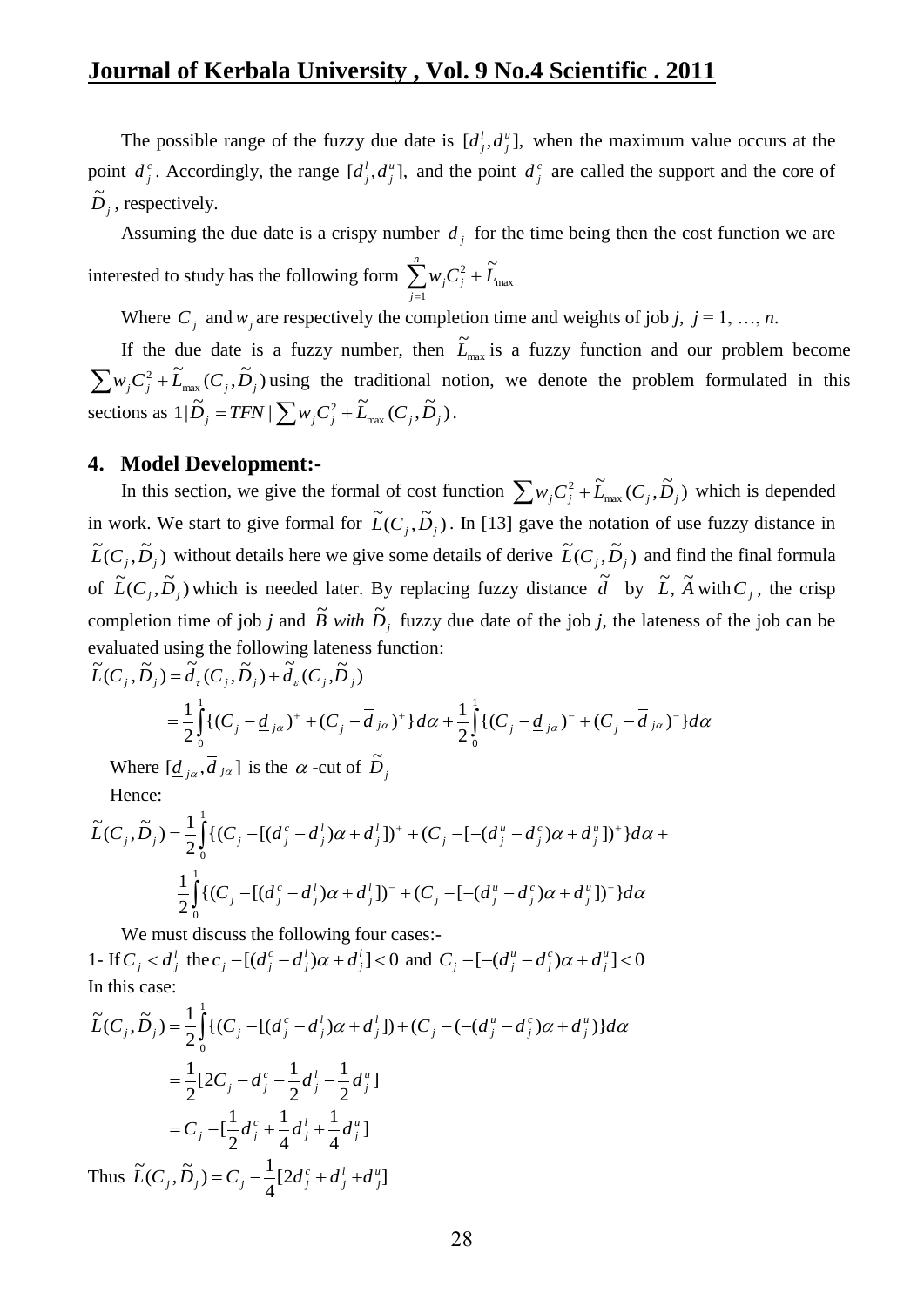2- If 
$$
d'_j \leq C_j < d''_j
$$
 then  $C_j - [-(d''_j - d''_j)\alpha + d''_j] < 0$  for each  $\alpha$   
\nIn this case:  
\n
$$
\tilde{L}(C_j, \tilde{D}_j) = \frac{1}{2} \int_0^1 (C_j - [[d''_j - d'_j)\alpha + d'_j])^2 d\alpha + \frac{1}{2} \int_0^1 (C_j - [[d''_j - d'_j)\alpha + d'_j])^2 d\alpha
$$
\n
$$
\frac{1}{2} \int_0^1 (C_j - [-(d''_j - d'_j)\alpha + d'_j])^2 d\alpha
$$
\n
$$
= \frac{1}{2} \int_0^{\frac{C_j - d'_j}{d'_j - d'_j}} [C_j - [(d''_j - d'_j)\alpha + d'_j] d\alpha + \frac{1}{2} \int_{\frac{C_j - d'_j}{d'_j - d'_j}}^1 C_j - [(d''_j - d'_j)\alpha + d'_j] d\alpha + \frac{1}{4} [2C_j - d''_j - d''_j]
$$
\n
$$
= C_j - \frac{1}{2} d''_j - \frac{1}{4} d'_j - \frac{1}{4} d''_j
$$
\nThus,  $\tilde{L}(C_j, \tilde{D}_j) = C_j - \frac{1}{4} [2d'_j + d'_j + d''_j]$   
\n
$$
3 \text{ If } d''_j \leq C_j \leq d''_j \text{ then } C_j - [(d''_j - d'_j)\alpha + d'_j] \geq 0 \text{ for each } \alpha
$$
\nIn this case  
\n
$$
\tilde{L}(C_j, \tilde{D}_j) = \frac{1}{2} \int_0^1 ((C_j - [(d''_j - d'_j)\alpha + d''_j])^2 d\alpha + \frac{1}{2} \int_0^1 (C_j - [(d''_j - d'_j)\alpha + d''_j])^2 d\alpha + \frac{1}{2} \int_0^1 (C_j - [(d''_j - d'_j)\alpha + d''_j])^2 d\alpha + \frac{1}{2} \int_0^1 (C_j - [(d''_j - d'_j)\alpha + d''_j])^2 d\alpha + \frac{1}{2} \int_0^1 (C_j - [-(d''_j - d'_j)\alpha + d''_j])^2 d\alpha
$$

Thus:

 $[2d_i^c + d_i^l + d_i^u]$ 4  $\widetilde{L}(C_i, \widetilde{D}_i) = C_i - \frac{1}{2} [2d_i^c + d_i^l + d_i^u]$ *j l j*  $\widetilde{L}(C_j, \widetilde{D}_j) = C_j - \frac{1}{4} [2d_j^c + d_j^l + d_j^l]$ 

Therefore, from four cases we have  $\tilde{L}(C_i, D_i) = C_i - \frac{1}{2} [2d_i^c + d_i^l + d_i^u]$ 4  $\widetilde{L}(C_i, \widetilde{D}_i) = C_i - \frac{1}{2} [2d_i^c + d_i^l + d_i^u]$ *j l j*  $\widetilde{L}(C_j, \widetilde{D}_j) = C_j - \frac{1}{4} [2d_j^c + d_j^l + d_j^l]$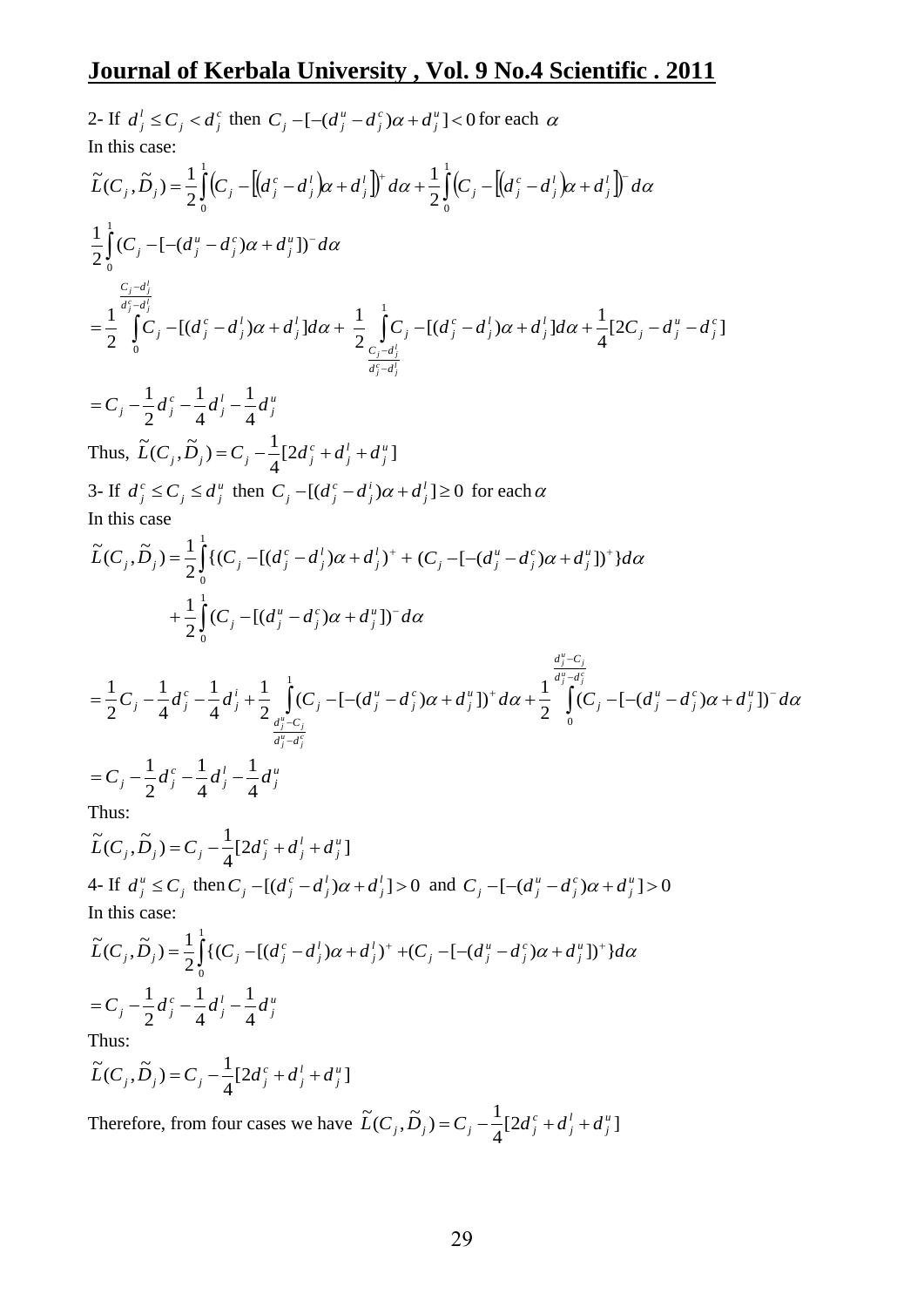## **5. Local Search Techniques:-**

In this section we study local search techniques which are useful tools for solving multi-

objective single machine scheduling  $1|D|\sum_{i} w_i C_i^2 + L_{\text{max}}$ 1  $1|\tilde{D}| \sum_{i=1}^{n} w_i C_i^2 + \tilde{L}$ *n*  $\sum_{j=1}^{ }$   $w_j C_j^2 +$ .

For a given finite set *S* and given function *Z*:  $S \rightarrow R$  one has find solution  $s' \in S$  with  $Z(s') \leq Z(s)$  for all  $s \in S$  [1]. Local search is an iterative procedure which moves from one solution in *S* to another as long as necessary. In order to systematically search through *S*. The possible moves from a solution *s* to next solution should be restricted in some way. To describe such restrictions, we introduce a neighborhood structure  $N: S \rightarrow 2^s$  on *S*. For each  $s \in S, N(s)$ describes the subset of solutions which can be reached in one step by moving from *s*. The set *N*(*s*) is called the neighborhood of *s*. A neighborhood structure *N* may be represented by a directed graph  $G = (V, A)$  where  $V = S$  and  $(s,t) \in A \leftrightarrow t \in N(S)$ , *G* is called the neighborhood graph of the neighborhood structure. Usually it is not possible to store the neighborhood graph because *S* has an exponential size. To overcome this difficulty, a set *H* of allowed modifications  $F: S \rightarrow S$  is introduced. For a given solution *s*, the neighborhood of *s* can now be defined by  $N(s) = {F(s) | F \in H}$  using these definitions using these definitions, a local search method may be described as follows. In each iteration we start with a solution  $s \in S$  and choose a solution  $s' \in N(s)$ . Based on the values  $Z(s)$  and  $Z(s')$ , we choose a starting solution of the next iteration. According to different criteria used for the choice of the starting solution of the next iteration we get different types of local search techniques. The simplest choice is to take the solution with the smallest value of the cost function. This choice leads to the well-known iterative improvement method which may be formulated as follows.

## **6. Algorithm Iterative Improvement [14]**

1. Choose an initial solution  $s' \in S$ 

- 2. Repeat
- 3.  $s = s'$
- 4. Generate the best solution  $s' \in N(s)$ .
- 5. Until  $Z(s') \geq Z(s)$

A method which seeks to avoid being trapped in a local minimum is simulated annealing. It is a randomized method because:

•  $s'$  is chosen randomly from  $N(s)$ , and in the *i-th* step  $s'$  is accepted with probability

$$
\min\left\{1,\exp\left(\frac{-Z(s')-Z(s)}{c_i}\right)\right\}
$$

Where  $(c_i)$  is a sequence of positive control parameters with  $\lim_{i \to \infty} c_i = 0$ . →∝ *n*

# **7. Algorithm Simulated Annealing [10]**

1.  $i=0$ 2. Choose an initial solution  $s \in S$ 3. Best:=*Z*(*s*);  $4. s' \coloneqq s;$ 5. Repeat 6. Generate randomly a solution  $s' \in N(s)$ . 7. If random  $[0,1] <$  $\int$  $\left\{ \right.$  $\overline{ }$  $\overline{\mathcal{L}}$  $\left\{ \right.$  $\int$  $\overline{\phantom{a}}$ J  $\backslash$  $\overline{\phantom{a}}$  $\overline{\mathcal{L}}$  $\Big(-Z(s')$ *i c*  $\min \left\{ 1, \exp \left( \frac{-Z(s') - Z(s)}{2} \right) \right\}$ Then  $s := s'$ 8. If  $Z(s') <$  best then Begin 9.  $s := s'$ 10. Best:= $Z(s')$ End 11.  $c_{i+1} = g(c_i);$ 12.  $i=i+1$ 13. Until stop criterion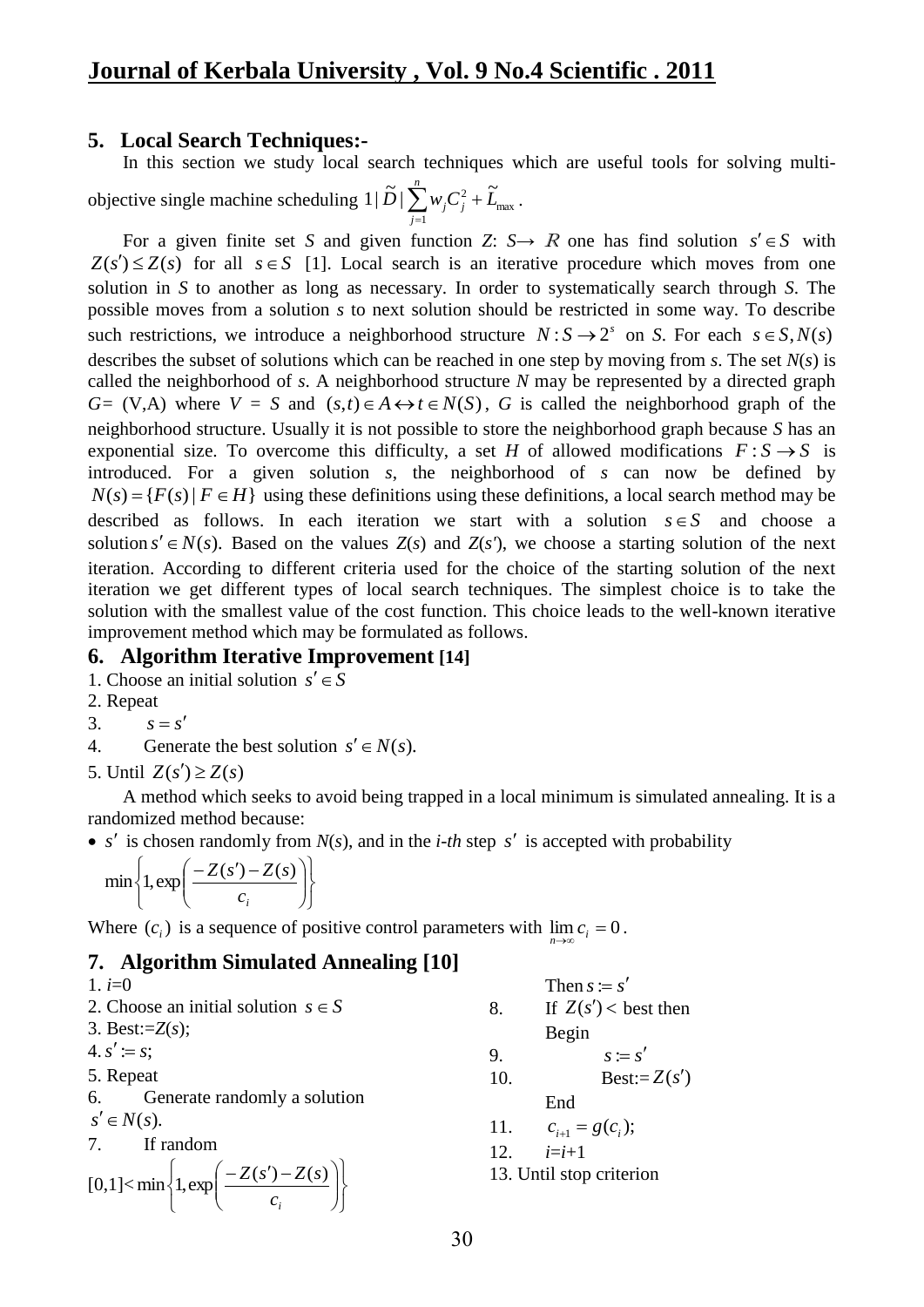A detailed discussion of how one should define the control function g and the stop criterion for practical application is described in Aarts and Lenstra [1]. One possibility is to stop offer a given amount of computation time. A variant of simulated annealing is the threshold acceptance method [2]. It differs from *s'* is accepted if the difference  $Z(s') - Z(s)$  is smaller than some non-negative threshold *t*, *t* is a positive control parameter which is gradually reduced.

## **8. Threshold Acceptance Algorithm [2]**

```
1. i:=02. Choose an initial solution s \in S3. Best:=Z(s)
4. s := s'5. REPEAT
6.Generate randomly a solution
       s' \in N(s).
7.If Z(s') - Z(s) < t then s := s'8. If Z(s') < best then
       Begin 
9.
       s := s'10. Best:=Z(s')End
11.
       t_i - 1 : g(t_i)12. i=i+113. Until stop criterion g is non-negative function with g(t) \lt t for all t.
9. Tabu-search Algorithm [3]
1. Choose an initial solution s \in S2. Best:=Z(s)
3. Tabu-list:=Q
4. REPEAT
5. Cand:={ s' \in N(s) | the move from s to s' is not tabu or s' satisfies the aspiration criterion}
6. Generate a solution s' \in cand(s)7. Update the tabu list
8. s := s'9. If Z(s) < best then
       Begin 
10. Best :=Z(s)END
```
11. Until stop criterion

Different stopping criteria and procedures for updating the tabu list T can be developed. We also have the freedom to choose a method for generating a solution  $s' \in cand(s)$ . A simple strategy is to choose the best possible s' with respect to function *Z*.  $Z(s') = \min\{Z(s') | s' \in cand(s)\}\.$ 

However, this simple strategy can be much too time consuming. Since the cardinality of the set *cand*(*s*) may be very large. For these reasons we may restrict our choice to a subset  $V \subseteqq cand(s)$ .  $Z(s') = \min\{Z(s') | s' \in V\}.$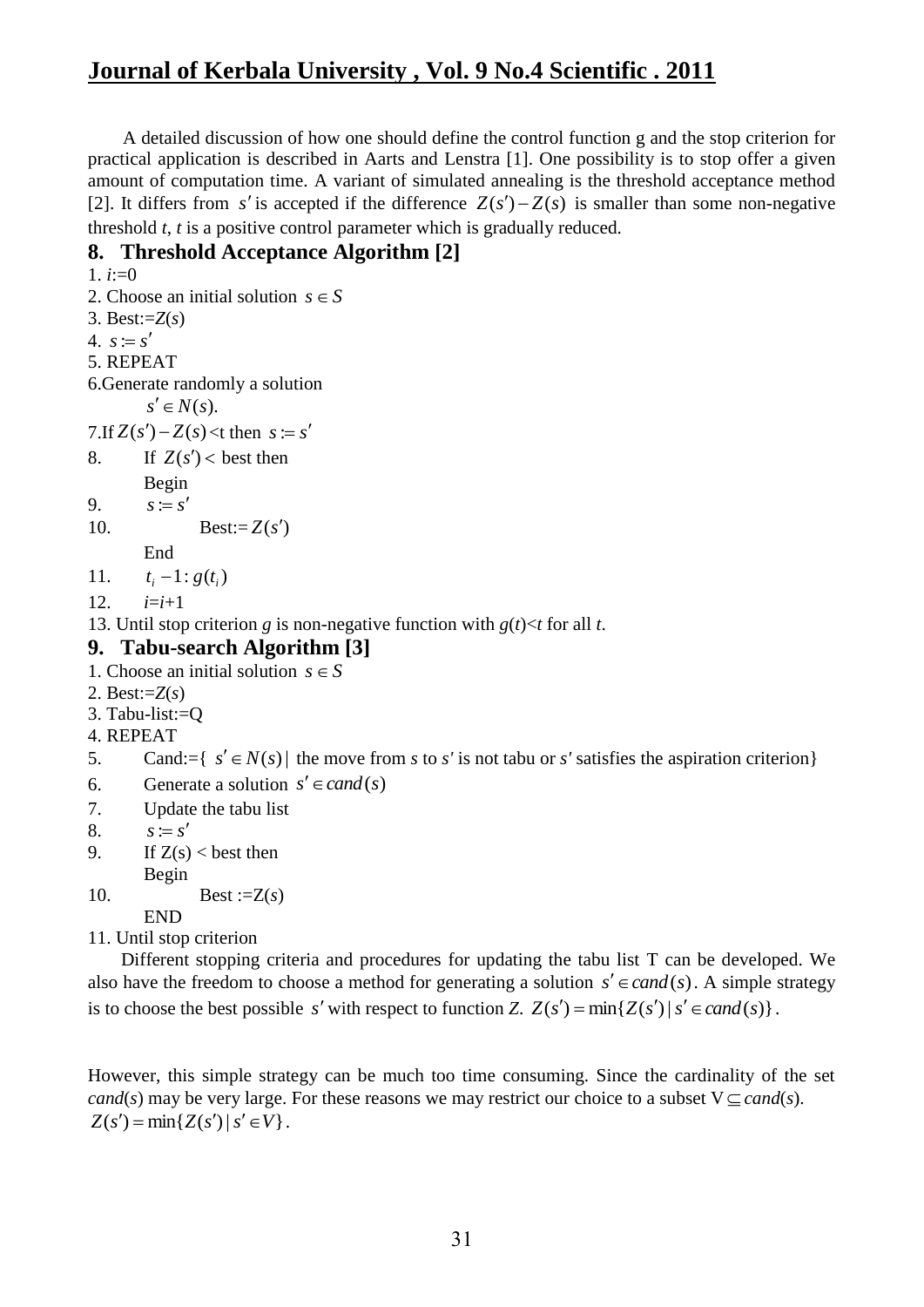## **10. Computational Results:-**

Local search methods were tested by coding then in Matlab R2009b and runs on a Pentium IV at 2.00GHz, 2.92GB computer. The tested problem instances are generated as follows:

For  $n = 10, 20, 30, 50, 100, 200, 500$  & 1000, and integer  $p_j$  for  $j \in N = \{1, 2, ..., n\}$  is generated by randomly selecting integers from interval [1,10] in our experiments, problem instances of 5-10 jobs were randomly. The processing times were generated uniformly in the range [10,30]. The fuzzy due dates were generated randomly with the support in the range of [1,W], where W was also randomly selected among the values of {10, 20,30,40,50}.

In the following table (1) show the efficiency local search heuristic methods (Threshold Accepting (TH), Tabu Search (TS) and Simulated Annealing (SA)) have been approached in terms of comparable rate of value. TH gives the best solution for the half iterations then the SA comes in the second and TS was worst.

| N          | <b>SA</b>        | TH               | <b>TS</b>        |
|------------|------------------|------------------|------------------|
| 10         | 251142.5         | 251142.5         | 251142.5         |
| 20         | 4097678          | 4096478.75       | 4098747.48       |
| 30         | 25642835.58      | 25606847.03      | 25618424.18      |
| 50         | 239641176.1      | 241958052.75     | 240931717.48     |
| <b>100</b> | 21191969369.28   | 21233398463.83   | 21309455939.13   |
| 200        | 431131991642.35  | 430567821821.43  | 431820301406.78  |
| 500        | 31380084989051.1 | 31118145892512.3 | 31792336699031.7 |
| 1000       | 2955526952579040 | 2974434398976050 | 2966719399295070 |

Table (1) Compares of local search methods

We plot our results by using coding Matlab programming (semilogy plot data as logarithmic scales for the y-axis). In figure (1a) the difference between our approach LS it's not clear because the dig result and small difference therefor, in figure (1b) show the difference between LS for 50 jobs.



Figure (1a) Local search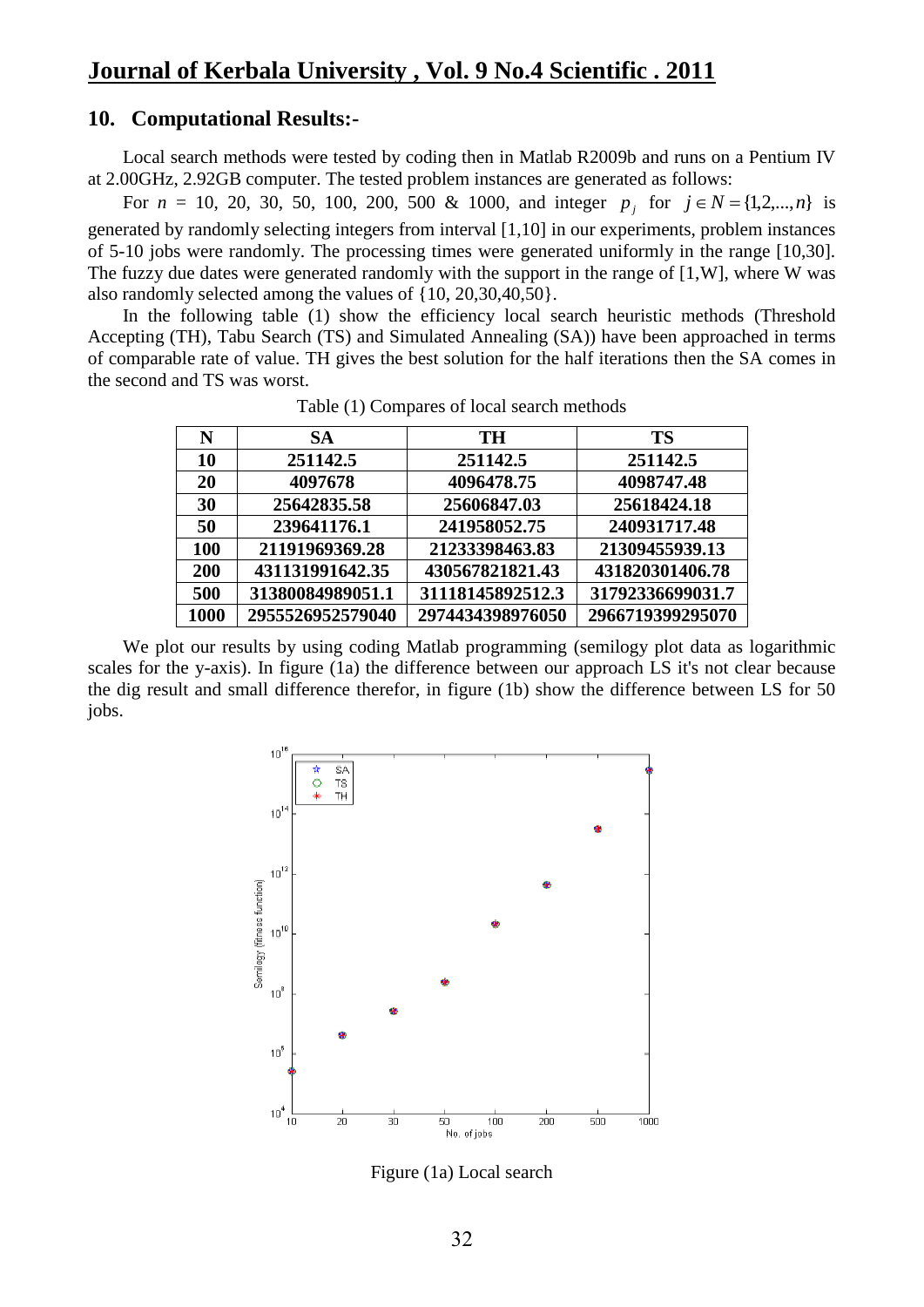

Figure (1b) Local search for 50 jobs

In the following table (2) show the efficiency local search heuristic methods (SA, TH and TS) have been approached in terms of comparable rate of times. TH gives the best times for the small jobs and SA gives the best times for the large jobs while TS gives the worst times.

| Ñ    | SА       | <b>TH</b> | TS       |
|------|----------|-----------|----------|
| 10   | 0.024628 | 0.024408  | 0.067109 |
| 20   | 0.024236 | 0.023673  | 0.07474  |
| 30   | 0.024374 | 0.023866  | 0.087488 |
| 50   | 0.025001 | 0.024556  | 0.130415 |
| 100  | 0.024671 | 0.024712  | 0.225104 |
| 200  | 0.025081 | 0.026379  | 0.509513 |
| 500  | 0.029063 | 0.045633  | 1.570016 |
| 1000 | 0.035899 | 0.060478  | 3.122682 |

Table (2) Compares times of local search methods

# **11. Concluding Remarks:-**

We have developed a new model to formulate the situation where jobs with fuzzy due dates are to be scheduled on a single machine. The local search methods used to solve all the large problems the result show the robustness and flexibility of local search heuristics.